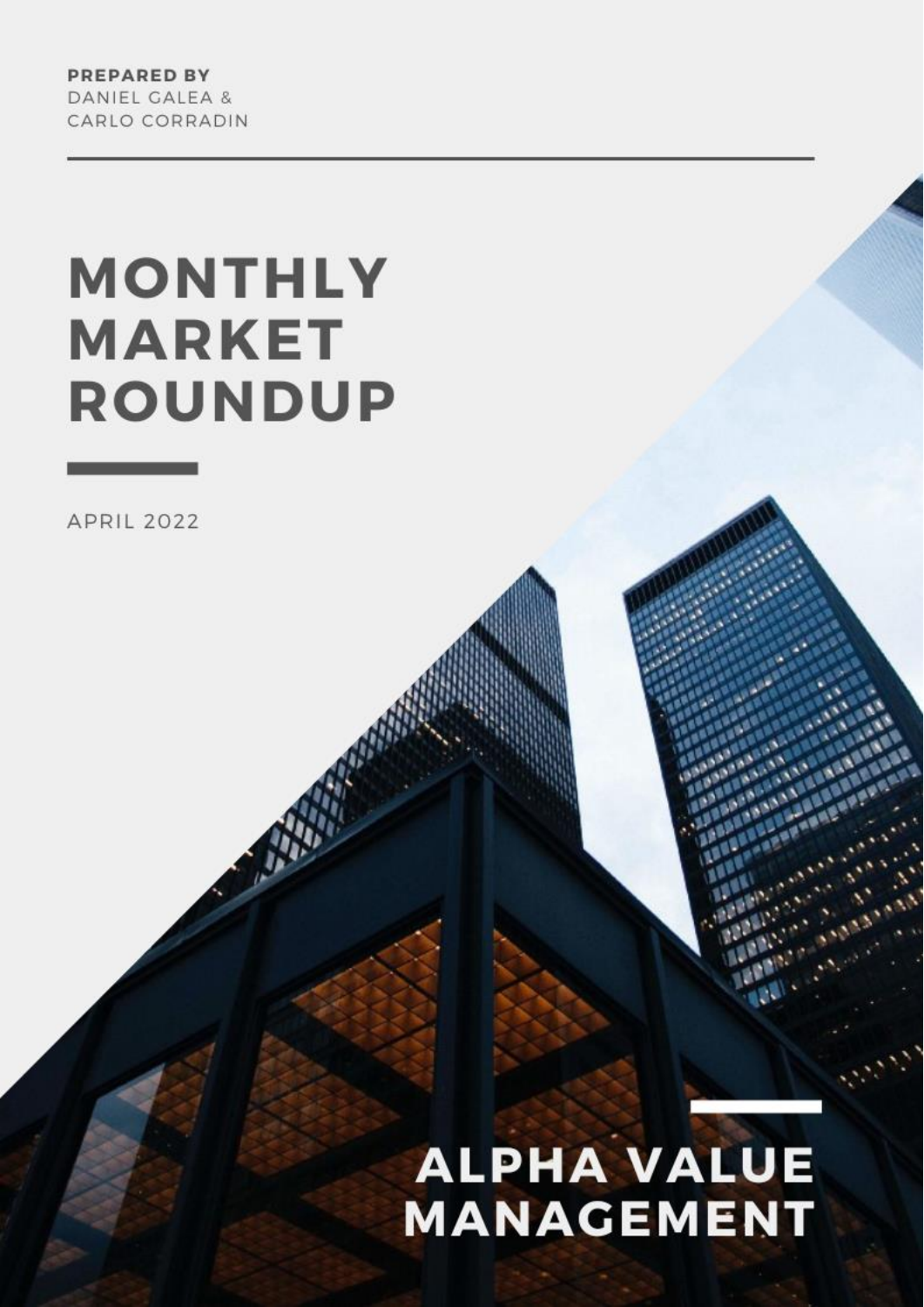

## **ECONOMIC OVERVIEW**

meeting held this week confirmed a 50 basis point Fed Funds rate After much anticipation, the Federal Open Market Committee hike, setting the short-term marker at 1.0%. Market participants will also be keeping a close watch on Fed Chair Jerome Powell's comments stemming from the post-meeting debrief for clues as to the planned pace of future rate hikes.

March's Consumer Price Index showed a 1.2% MoM rise, while Producer Price Index data edged up higher than expected, at 1.4% MoM. Through these and other economic indicators, it is evident that the Fed has a long way to go before it is able to catch up with current inflation readings, as the CPI and PPI are each running at a YoY surge of 8.5% and 11.2%, respectively, while the Fed's preferred measure – the PCE Core Deflator – is up 5.2%.

In spite of the upward trending loan interest rates, the housing market remains attractive. The S&P CoreLogic CS 20-City Index was once again higher, this time by 2.4% MoM for a total of 20.2% YoY. The prevailing mismatch which exists between the current demand for and supply of housing indicates that prices are set to remain robust for the time being, even in the event of higher loan rates. Furthermore, New Home Sales experienced a significant dip of -8.6%, while Existing Home Sales fell -2.7% and Housing Starts rose 0.3%.

From a GDP standpoint, the first look into Q1 displayed a reading which was lower than analysts expected (1.0%), with the economy contracting -1.4% on an annualised basis. Consumers remained resilient throughout March, as Personal Income and Personal Spending were up by 0.5% and 1.1%, respectively, surpassing expectations. However, the ISM Manufacturing reading for April was not as promising, down to 55.4, albeit remaining suggestive of expansion. On the labour market front, the picture being depicted remains somewhat challenging, as the Unemployment Rate for March came in at 3.6%, while the latest JOLTS release showed that in excess of 11 million jobs are currently available.

Looking ahead, this week's Fed meeting will offer a glimpse into its thoughts on inflation and the pace of rate hikes needed to control prices spiralling out of control. While markets cautiously await a number of outcomes, increased hawkishness will be required for the Fed to truly convince investors that it understands the potentially disruptive nature inflation may bring. Having used their "transitory" theses for far longer than the market would have wished for, the Federal Reserve will need to fight back for its credibility.



**4-WEEK MOVING AVG. OF INITIAL CLAIMS ('000)**



**CONSUMER CONFIDENCE**



Source: Organisation for Economic Co-Operation and Development

**PPI & CPI YOY % CHANGE**



Source: Bureau of Labour Statistics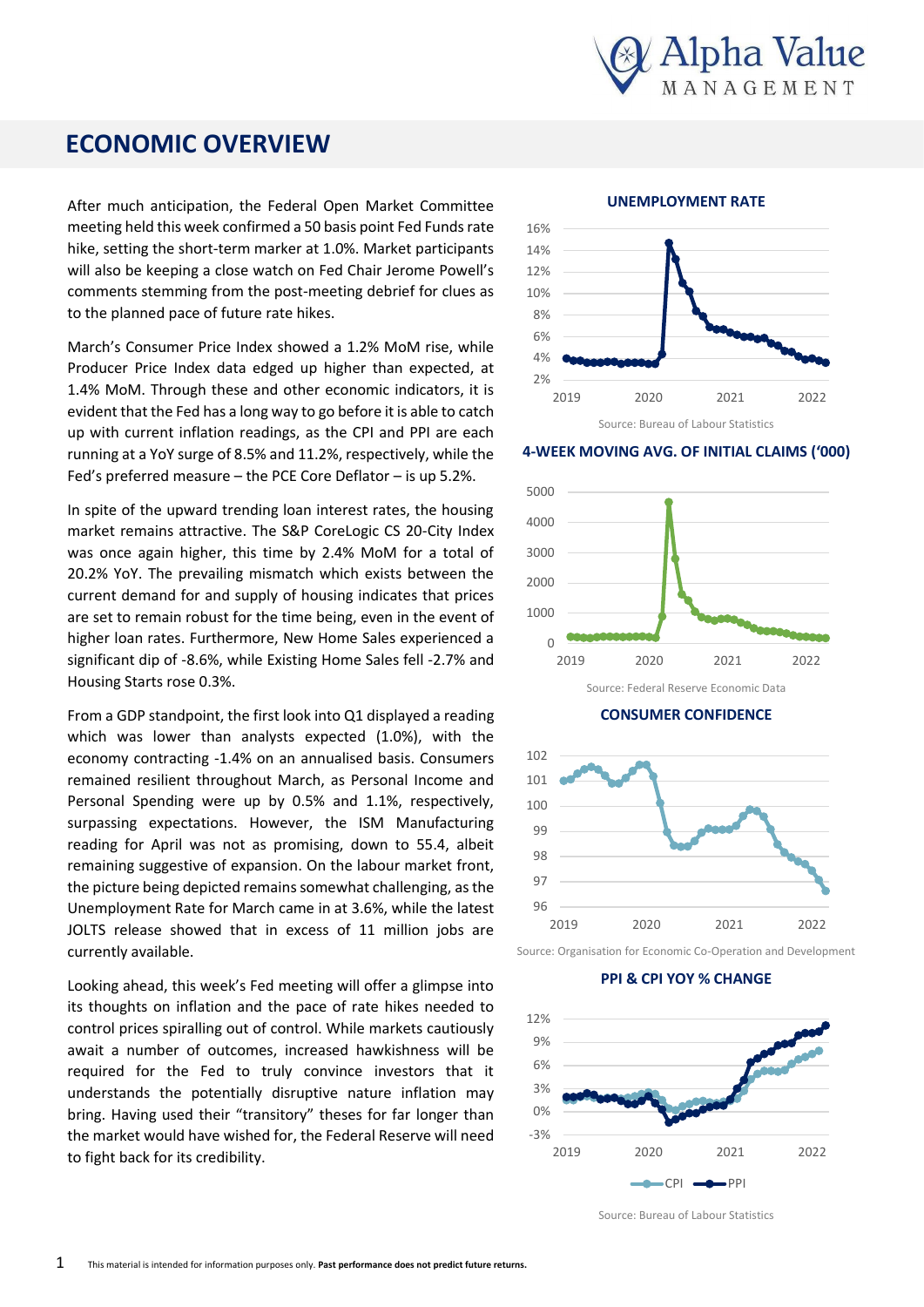

## **GLOBAL EQUITY**

Throughout April, U.S. equities recorded their worst performing month since March 2020, with the benchmark S&P 500 Index losing -8.72%. Mid and small-Caps, measured by the S&P 400 and 600 Indices, were able to fare slightly better, beating the S&P 500 marginally and recording losses at -7.11% and -7.81%, respectively. According to S&P Dow Jones Indices, FAANG stocks were responsible for 37.00% of the S&P 500's downfall, which is why the lack of their presence in mid and small-cap indices lead to them being less in the red. Furthermore, growth stocks, measured by the S&P 500 Growth Index, lost -12.48% during the month and -20.00% YTD, compared to value stocks which have held their ground more firmly and lost -4.86% MoM and -5.02% YoY, a significant difference when compared to equity of a growth nature.

The last week of April was characterised by one of the busiest weeks in terms of corporate earnings for this earnings seasons, with Google, Microsoft, Facebook and Apple all making the headlines. After having reported the week prior, Netflix's' stock fell in excess of -30%, while Amazon dropped close to -14% postearnings. On a sectoral level, Consumer Staples was the only sector to record a positive performance throughout April and throughout the year (with the exception of Energy which has soared 36.85% on the back of rising oil prices).

From a regional perspective, the MSCI EMU Index, which represents European equities, was down -1.82% MoM in euro terms, and -6.54% in dollar terms following the euro's depreciation from \$1.10 in March to \$1.05 in April. The war in Ukraine, interest rate disparities and the overall direction of monetary policy have all contributed to a weaker euro. On an international level, results stemming from developed and emerging markets yielded similar returns. Measured by the MSCI EAFE index, developed markets shed -6.40%, while emerging market indices, represented by the MSCI EM Index,

#### **Name MTD YTD 1 Year 3 Year 5 Year**  $S$  $R$  $P$  500  $\frac{32.5336}{100}$  -8.72% -12.92% -0.08% 13.83% 13.63% S&P 400 Mid Cap Index  $-7.11\%$   $-11.65\%$   $-7.06\%$  9.89% 9.26% S&P 600 Small Cap Index  $-7.81\%$   $-13.01\%$   $-8.63\%$  9.10% 8.84% S&P 500 Growth Index  $-12.48\%$   $-20.00\%$   $-3.24\%$  15.63% 16.28% S&P 500 Value Index  $\begin{vmatrix} -4.86\% & -5.02\% \end{vmatrix}$  3.22% 10.72% 10.02% MSCLEMU  $\left| \frac{1}{100} \right|$  -1.82% -10.73% -1.54% 5.52% 4.72% MSCI EAFE  $\frac{1}{100}$  -6.40% -11.79% -7.64% 5.02% 5.35%

**EQUITY RETURNS**

### $\left| \frac{1}{100 \times 1000} \right|$  -5.55% -12.10% -18.09% 2.60% 4.66% Source: Bloomberg

#### **MTD S&P 500 SECTOR RETURNS**



fared slightly better and returned -5.55% over the period. fared slightly better and returned -5.55% over the period. However, while both developed and emerging markets were able to outperform the S&P 500's MoM return of -8.72%, they both remain deeply in the red when taken on a yearly basis, yielding -7.64% and a staggering -18.09%, respectively.

MSCI EM

At an individual country level, Japanese equities dipped by -3.50% in JPY terms, and -10.43% in USD terms following the weakening of the Yen. Throughout the month, the Bank of Japan re-emphasised its commitment towards controlling its yield curve, pledging an unlimited amount of government bond purchases aimed at holding rates low and in turn creating substantial divergence in policy when compared to the Fed and other influential global central banks. Other Asian currencies have also weakened. With China in focus, following recent uncertainty, the Chinese government has promised to work on policy more favourable to its internet giants. Meanwhile, the Peoples Bank of China cut reserve ratio requirements for banks by 1% in order to aid towards strengthening their Yuan.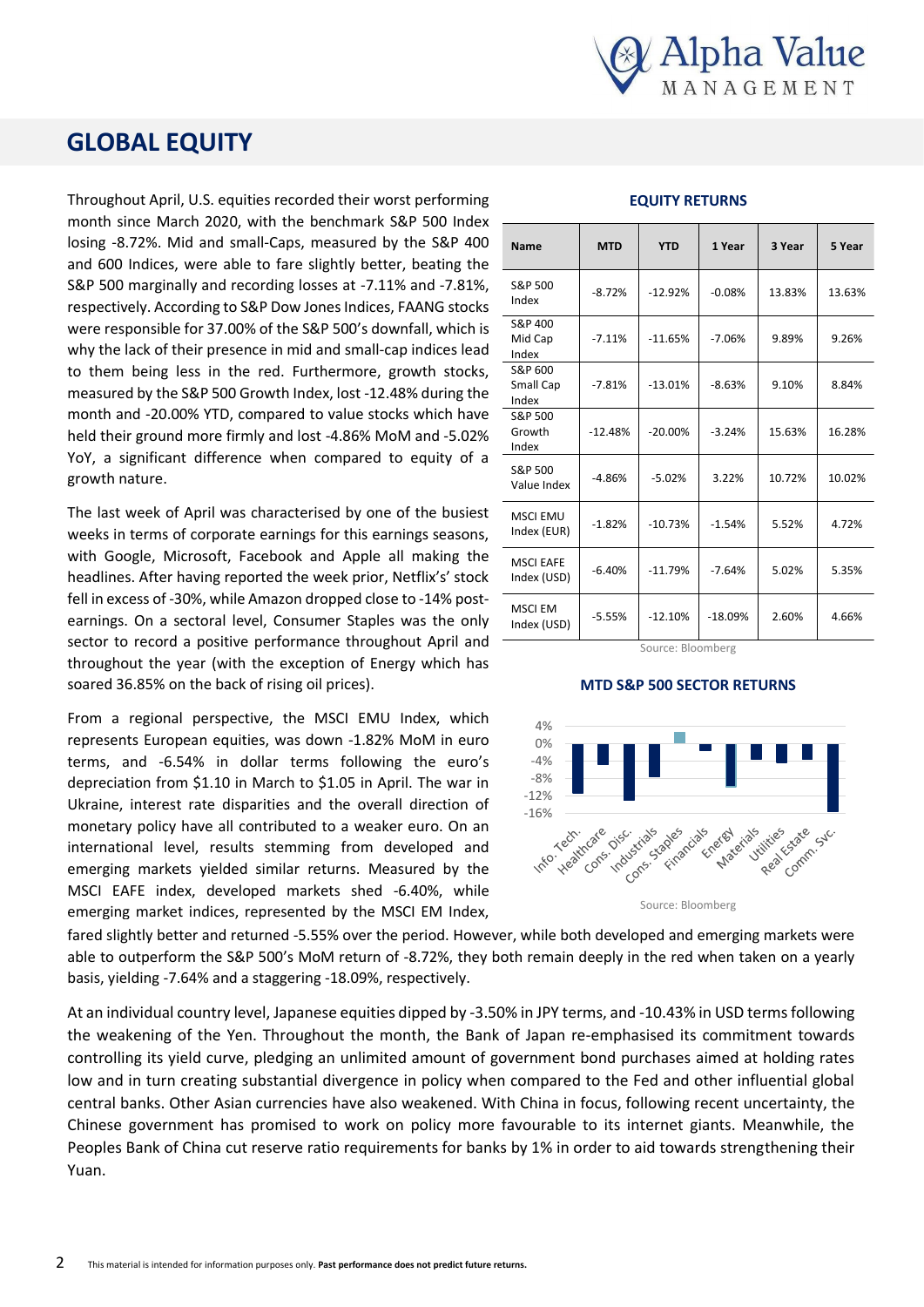

## **FIXED INCOME**

US Treasury yields rose in the last week of April as inflationary expectations remained elevated. The 10-year Treasury yield rose above 2.9%, its highest level since late 2018, before easing a little. Two-year Treasury yields also rose above 2.6%, meaning the yield gap with 10-year Treasuries declined around 15-20bps. US Federal Reserve Governor Jerome Powell pointed towards a 50bps hike in interest rates, stating it "will be on the table" at the next Fed policy meeting (3-4 May), and that "it is appropriate to be moving a little more quickly" in terms of monetary tightening. This was a theme taken up more times by Fed board member James Bullard who is calling for rates to be 3.5% by the end of the year. In his view, this would represent a neutral level. He stated that inflation was "far too high" and a much faster and larger adjustment to interest rates was necessary, including a possible 75bps hike in May.

Euro area and German inflation levels soared. The annual consumer inflation rate in the euro area rose significantly in March to 7.4% from 5.9%, reflecting a similar increase in German inflation, which shot higher to 7.3% from 5.1%, mainly driven by higher energy costs. It marked the highest rate for 41 years for the euro area. Meanwhile, producer price inflation jumped to 4.9% in March alone, and to 30.9% YoY, a record rate for the fourth consecutive month. The 10-year German Bund yield climbed above 0.9% for the first time in seven years.

Negative yields vanish in corporate bond issues. Bloomberg revealed that all new investment grade corporate bond issues represented in its global tracker index were now trading at a yield of at least zero for the first time since the beginning of the pandemic. In August 2021, at least \$1.5trn of issues in the index had a negative yield, with the majority occurring in Europe. The era of negative yield credit started in early 2015. Tighter monetary policy and expectations of higher interest rates in 2022 have helped raise the average yield of Bloomberg's global index tracker to 3.7%.

**TREASURY YIELD CURVE**



#### **CENTRAL BANK ACTIVITY**

| <b>Name</b>       | Current  | 1 Month<br>Prior | 6 Months<br>Prior | 1 Year<br>Prior |
|-------------------|----------|------------------|-------------------|-----------------|
| Fed Funds<br>Rate | 0.50%    | 0.50%            | 0.25%             | 0.25%           |
| <b>ECB Rate</b>   | 0.00%    | 0.00%            | 0.00%             | $0.00\%$        |
| <b>BoE Rate</b>   | 0.75%    | 0.50%            | 0.10%             | 0.10%           |
| <b>BoJ Rate</b>   | $-0.10%$ | $-0.10%$         | $-0.10%$          | $-0.10%$        |

Source: Bloomberg

#### **U.S. TREASURY YIELDS**

| Period         | 3-Month | 2-Year | 5-Year | 10-Year |
|----------------|---------|--------|--------|---------|
| Current        | 0.83%   | 2.72%  | 2.94%  | 2.90%   |
| 1 Month Prior  | 0.50%   | 2.32%  | 2.45%  | 2.32%   |
| 6 Months Prior | 0.06%   | 0.49%  | 1.19%  | 1.56%   |
| 1 Year Prior   | 0.10%   | 0.14%  | 0.79%  | 1.58%   |

Source: Bloomberg

| <b>Name</b>                                        | <b>MTD</b> | <b>YTD</b> | 1-Year    | 3-Year   | 5-Year |
|----------------------------------------------------|------------|------------|-----------|----------|--------|
| Bloomberg Barclays U.S. Government Index           | $-3.05%$   | $-8.41%$   | $-7.31%$  | 0.45%    | 0.99%  |
| Bloomberg Barclays U.S. Corporate Index            | -5.47%     | $-12.73%$  | $-10.43%$ | 0.93%    | 1.96%  |
| Bloomberg Barclays U.S. Corporate High-Yield Index | $-3.56%$   | $-8.22%$   | $-5.22%$  | 2.84%    | 3.69%  |
| Bloomberg Barclays U.S. Agg Index                  | $-3.79%$   | -9.50%     | $-8.51\%$ | 0.38%    | 1.20%  |
| Bloomberg Barclays Global Agg Treasuries USD Index | $-2.21%$   | $-6.53%$   | $-5.83%$  | 0.32%    | 1.52%  |
| Bloomberg Barclays EM USD Agg Index                | -4.33%     | $-13.15%$  | $-12.67%$ | $-0.94%$ | 0.75%  |
| Bloomberg Barclays Municipal Index                 | $-2.77%$   | $-8.82\%$  | $-7.88\%$ | 0.46%    | 1.80%  |

**FIXED INCOME RETURNS**

Source: Bloomberg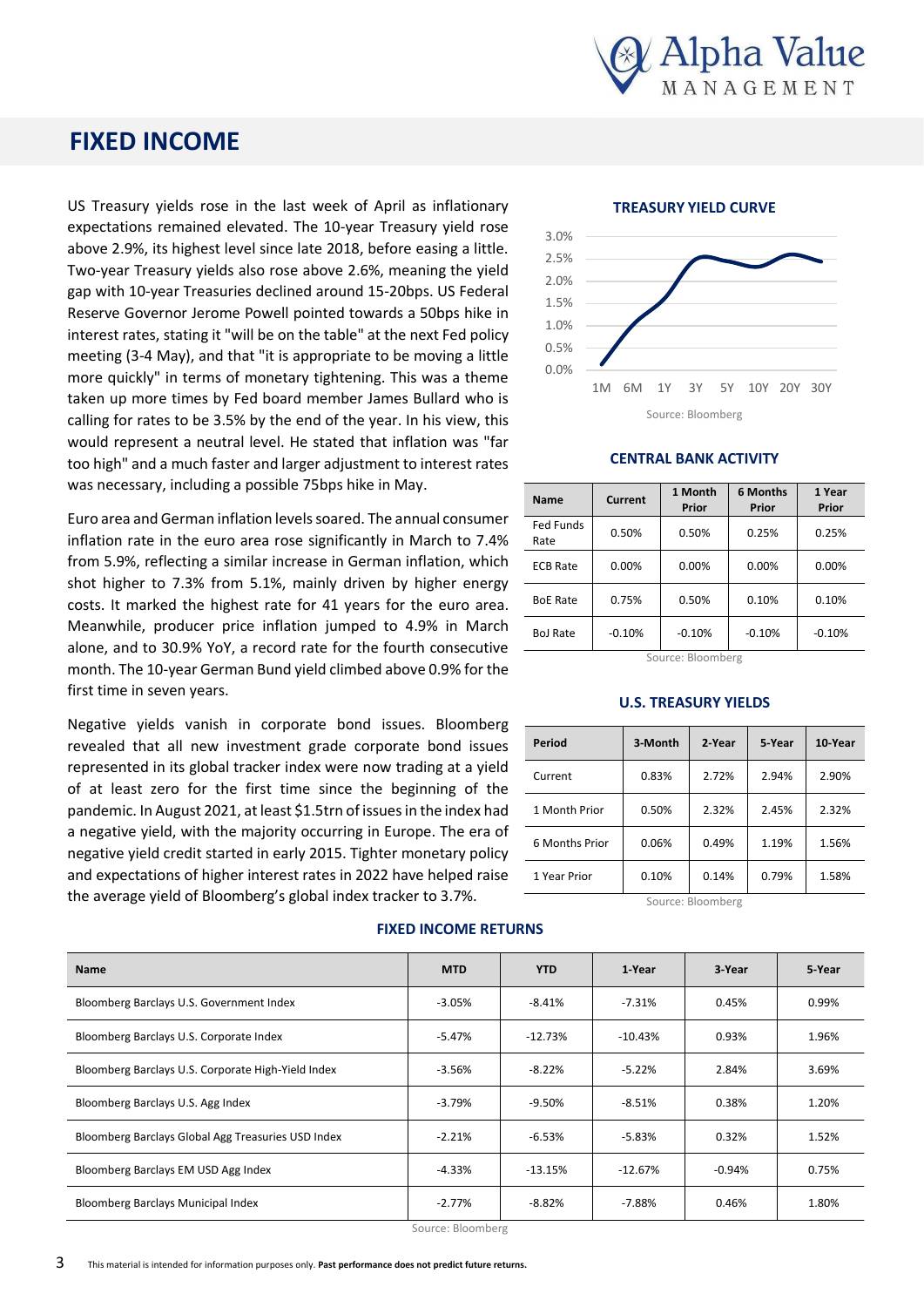

## **ALTERNATIVE INVESTMENTS**

With Russia's plan for a quick victory in Ukraine dashed, a prolonged war seems like the most likely scenario. One positive is that we have thus far avoided having more countries enter the conflict - and we have avoided a nuclear war (small consolation). What's more, just as the energy crisis of the 1970s encouraged the United States to seek energy independence, this situation seems to be encouraging Europe to find alternate sources of energy that enable it to no longer rely on Russia.

The Bloomberg Commodity Index created a new yearly high (134.99) towards the middle of month, before consolidating at 129.48 - a 4.07% increase from the previous monthly close. This performance was boosted by prevision of longer than expected war and, consequentially, further restriction of energy supply, in particular relative to natural gas.

WTI crude oil reached a peak of \$108.21 on the 18th of April, ending the month at \$104.69 - an increase of 4.40% that is much higher than the 1.32% of Brent Oil of the North Sea. So much so, the European barrel created a maximum on the 18th of April (\$113.16) and closed at \$109.34, only \$1.43 higher than the previous month. Natural gas exploded moving from \$5.64 to \$7.24, another 28% MoM surge following the same variation stemming from March (from \$4.40 to \$5.64).

Gold, despite the confirmed high level of CPI and PPI (high inflation pressure), flattened from \$1,944 to \$1,896 (-2.44%) with a peak of \$1,986 on the 18th of April. The up-trend of the yellow metal remains strong but the slowing of the pace could anticipate the peak of inflation or the approach to this very important level. One must remember that the Federal Reserve intends to base its monetary policy moves precisely on the performance of this fundamental macroeconomic aggregate.

From an agricultural perspective, the price of soybean revised the yearly high closing at \$1,748 before take profit orders forced the raw material to revise its price downwards. The closing at \$1,708 reflects a rebalance between the bull and bear forces while waiting to understand if on the 9th of May, the day announced by Putin for the end of military operations, the conflict will end.

#### **SPOT RATES**

| <b>Description</b> | Current | 1 Month<br>Prior | 3 Months<br>Prior | 6 Months<br>Prior | 1 Year<br>Prior |
|--------------------|---------|------------------|-------------------|-------------------|-----------------|
| EUR / USD          | 1.05    | 1.11             | 1.12              | 1.16              | 1.20            |
| EUR / GBP          | 0.84    | 0.84             | 0.83              | 0.84              | 0.87            |
| USD / JPY          | 129.70  | 121.56           | 115.13            | 113.95            | 109.31          |
| GBP / USD          | 1.26    | 1.32             | 1.34              | 1.37              | 1.38            |
| USD / CHF          | 0.97    | 0.92             | 0.93              | 0.92              | 0.91            |
| AUD / USD          | 0.78    | 0.75             | 0.71              | 0.75              | 0.77            |

Source: Bloomberg

#### **BLOOMBERG COMMODITY INDEX**